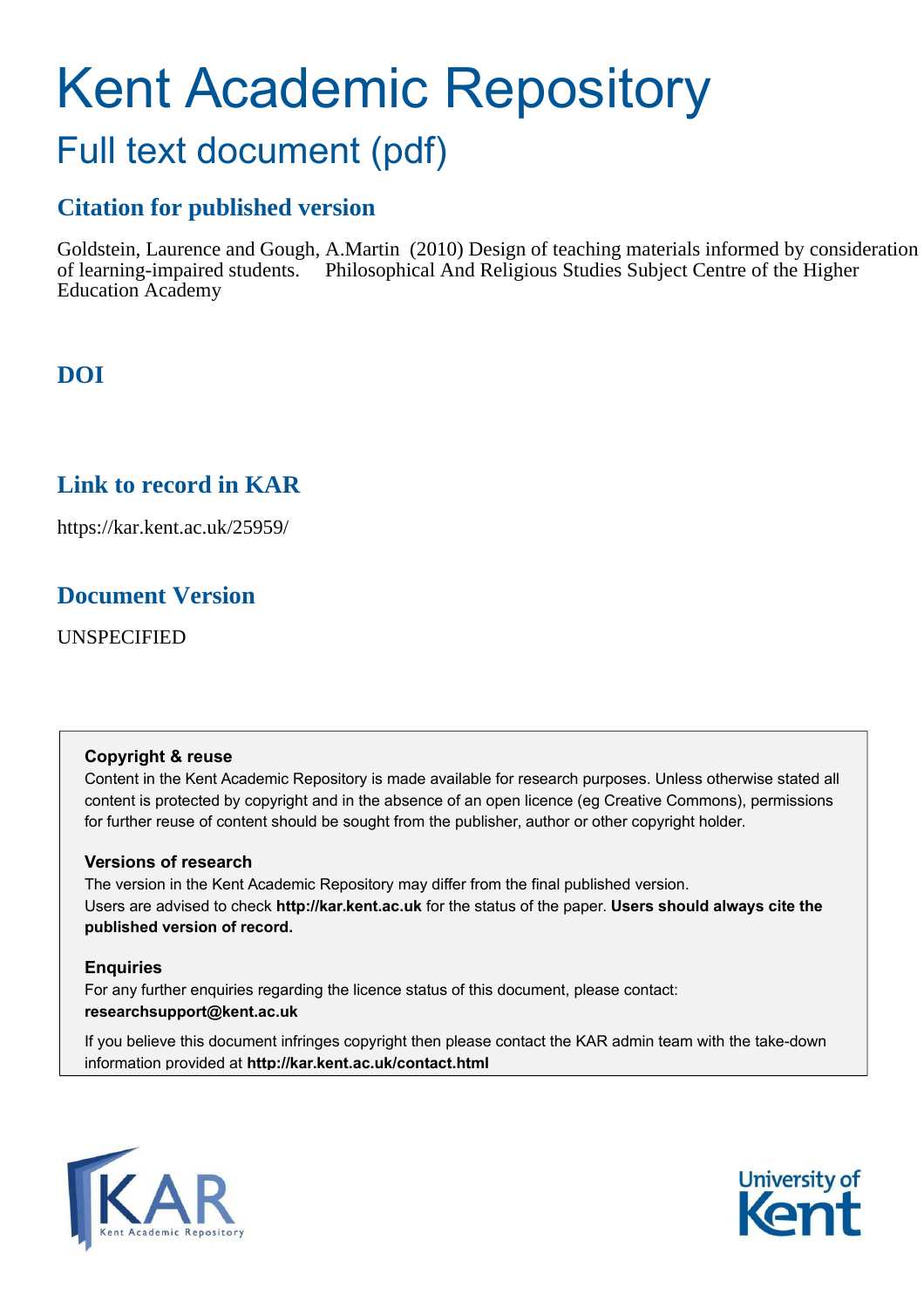REPORT TO THE PHILOSOPHICAL AND RELIGIOUS STUDIES SUBJECT CENTRE OF THE HIGHER EDUCATION ACADEMY ON THE PROJECT:

### **DESIGN OF TEACHING MATERIALS INFORMED BY CONSIDERATION OF LEARNING IMPAIRED STUDENTS**

Laurence Goldstein (Professor of Philosophy) and Martin Gough (Lecturer in Higher Education & Academic Practice,Unit for the Enhancement of Learning & Teaching) University of Kent, UK

#### **September 2010**

#### **Introduction: The Dog-legged Approach to the Design of Teaching Materials**

The general aim of this project is fundamentally to re-think the design of teaching materials in the light of what is now known about cognitive deficits and about what Howard Gardner has termed 'multiple intelligences', and to construct more effective, more attractive teaching materials as a result. What emerges is a recipe (not an algorithm) for designing innovatory teaching materials that potentially promote deep (as opposed to superficial) learning, and engage the different 'intelligences' of the learner, right across the age spectrum, from nursery to university. This is an important enterprise. The dumbing down of education in the UK means not only that this country is in danger of becoming less competitive internationally, but, more importantly, that our young people will become trained only in the feeble sort of knowledge-acquisition that enables them to pick the right answers in simple multiple-choice tests. They will not acquire the love and respect for learning that would make their lives enriched and themselves competitive on the global careers market. The project aims to contribute to reversing this sorry decline.

The vehicles of traditional learning are principally reading and writing. Knowledge is generally stored in written form (in a variety of media) either in natural language or in an ordinary language supplemented with a specialist vocabulary or in some symbolic system (e.g. the language of mathematics) and is accessed through reading — a wide variety of reading tools are now available to complement our eyes. This knowledge which is encoded in written form is propositional knowledge ('knowledge-that') and there is a considerable philosophical literature on how this kind of knowledge is to be distinguished from 'knowledge-how'. The latter is typically acquired by means other than reading. For example, although there are manuals about flying an aircraft, the relevant know-how is optimally acquired by practice, either in real aircraft or in a flight simulator. Nobody learns to ride a bike just by absorbing a set of instructions. A research question suggests itself: Are there means other than the linguistic (reading and writing) that can profitably replace, in certain areas, traditional means of knowledge acquisition?

Linguistic intelligence is but one of the several 'intelligences' identified by the psychologist Howard Gardner (see Appendix 1). There are controversial aspects of his theory, that, for present purposes, we can safely ignore.<sup>1</sup> Gardner is surely correct in his central claim that students have different learning strengths – someone who has good mathematical intelligence, for example, may not be nearly so strong in (say) interpersonal intelligence. It is important to design materials that engage *a range of* intelligences, thus answering to the diversity of student learning needs. Then, where a student suffers an impairment that inhibits the exercise of one or other of these intelligences (or where a student is just weak in some area), they will not be so disadvantaged in the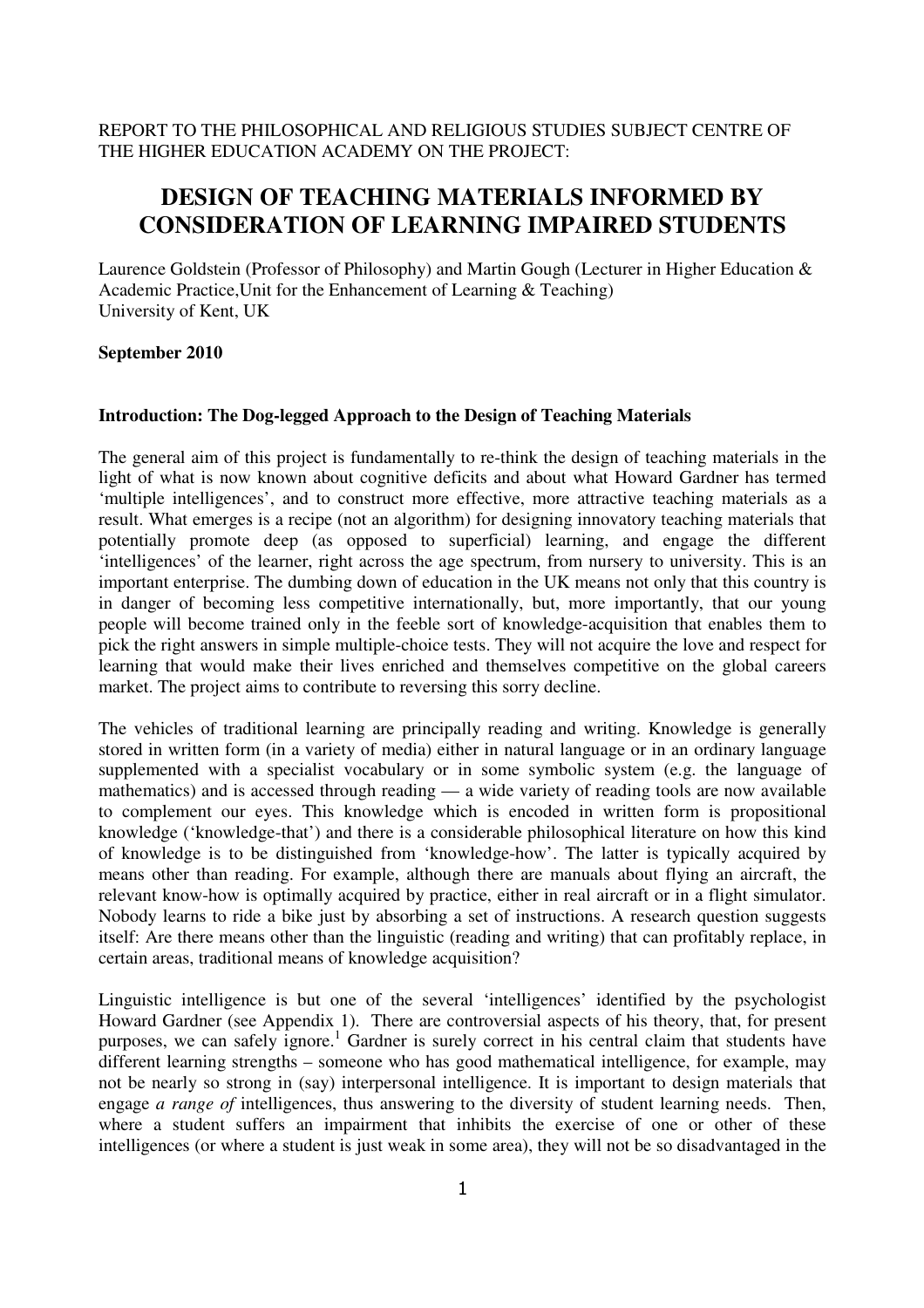different types of learning materials appeal to different talents. A student weak in (say) maths may find the traditional teaching of maths difficult and unappealing. But design a learning task in maths that draws upon (say) a student's talent in music and that student may become instantly engaged and may develop an entirely better attitude to the study of mathematics. Gardner-inspired teaching is now practiced world-wide. In Mike Fleetham's words: 'The theory of multiple intelligences (MI) shows that there is much more to intelligence than high IQ, good spelling or quick mental maths; in fact there's a whole variety of ways to be clever, including musically, verbally, interpersonally, kinaesthetically and naturalistically. MI is a powerful tool that helps you to appreciate and enrich the talents of all your learners, whatever their age. Creating an understanding of MI in schools has been shown to improve pupils' self-esteem, self-motivation and independence, and to help underachievers realize their potential.<sup> $2$ </sup>

progress of their learning overall. Different textbooks, we know, appeal to different tastes, and<br>their learning overall. The product textbooks, we know, appeal to the real to different tastes. A shade weak in mask and<br>fi Part of the inspiration for the present project sprang from the success that the first author had in leading a team charged, some fifteen years ago, with the task of producing a bilingual (Cantonese-English) young society in Hong Kong; to bring it about that 30% of secondary school leavers in Hong Kong were genuinely bi-lingual. The scheme was known as the 'Bridge Programme', helping students to cross the bridge from learning in Cantonese to learning in English. The team constructed a suite of texts and audiotapes, in which elements of what students had learned in seven school subject areas using Cantonese as a medium of instruction in their final year of primary school was re-taught and enlarged in the first term of secondary school, with these subjects supplying the content for exercises and activities in English. The design of these communicative exercises and activities was informed by the Gardnerian taxonomy, in that it engaged the different intelligences, giving a student the opportunity to 'shine' in those exercises and activities that called upon the particular intelligences in which he or she is strong.<sup>3</sup> Apart from anything else, this gives a tremendous boost to student confidence.

The second source of inspiration was a request to construct specialized equipment for teaching elementary logic to blind students. The logic in question was the theory of syllogisms, and the standard method for testing syllogistic arguments for validity is to use diagrams named after their inventor, the nineteenth century logician John Venn. Obviously, the Venn-diagrammatic technique is unavailable to a blind student — someone who in Gardnerian terms is deficient in the visual dimension of spatial intelligence — so a substitute apparatus needs to be invented that taps into a different dimension of intelligence of the blind person. And then the question arises as to whether this apparatus, or some successor of it that re-engages with the visual, will provide a richer learning experience for *non-impaired* users. If it does then one can reasonably expect this dog-legged design process to generalize to other areas of learning.

Let us elaborate just a little. The problem of designing teaching equipment tailored to the needs of a group of individuals whose access to certain modes of learning is restricted, e.g. because of impairment or weakness in one or other 'intelligence', ought to confront designers with the challenge fundamentally and creatively to rethink questions such as 'What is the real nature of what is being taught (and why is it important, if it is, that it be taught at all)?' and 'What type of learning experience will best promote real, deep understanding of the subject matter?'. Such questions, when addressed seriously, inform the design of the new equipment and so benefit the target users. But the pedagogically important consideration is this: If the piece of equipment is a sophisticated solution to educational questions that have not previously been raised, then it will supply a superior means of learning *not just for the group for whom it was designed, but for all students*. And this will be true right through the age spectrum. The equipment will, however, typically need to be reconfigured so that a learner who is *not* restricted is not *disadvantaged*. For example, if braille letters are used in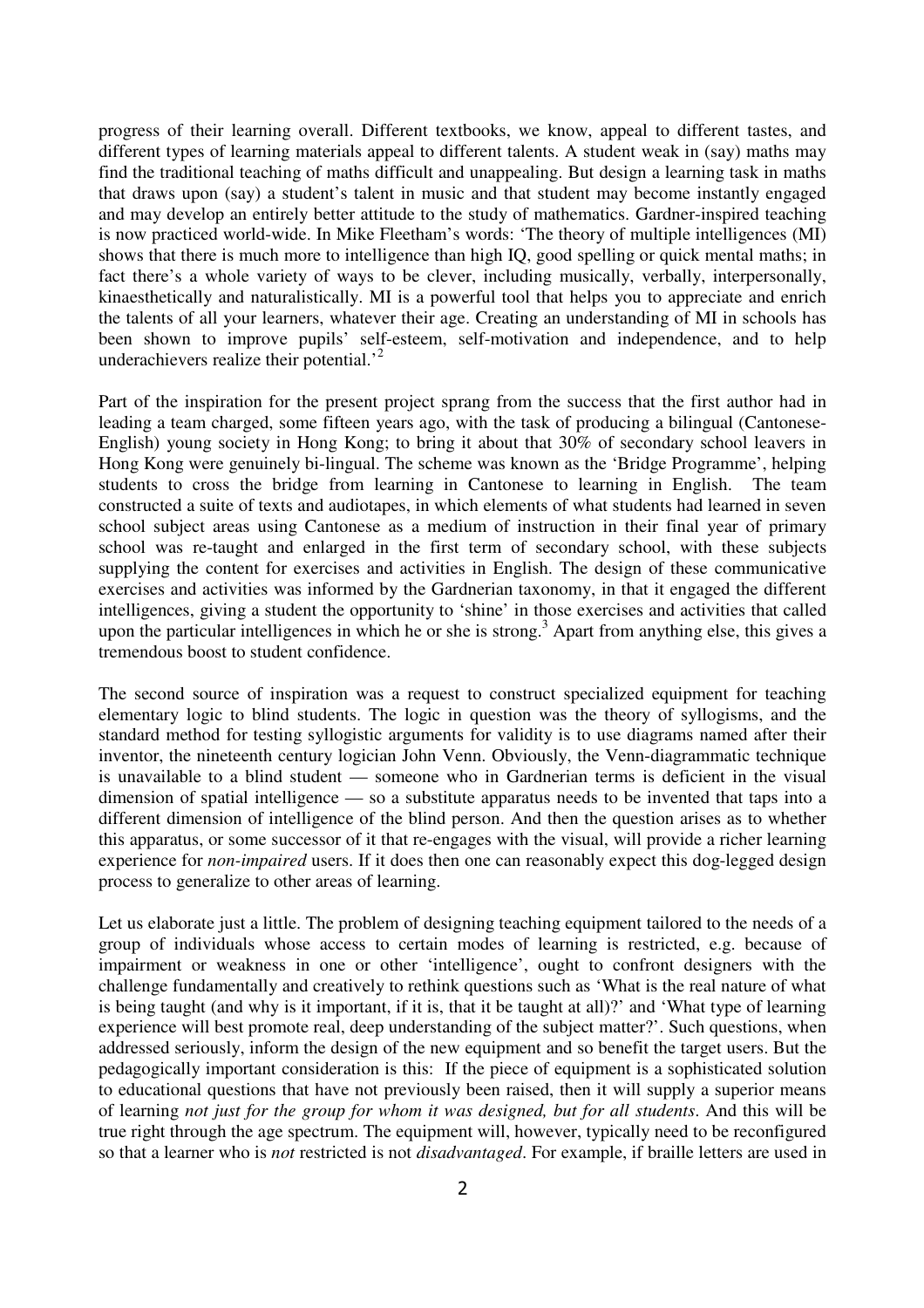a device designed for blind subjects, then the braille would be replaced by standard letters or some other visible substitute in versions of the device to be used by the non-blind. And the reconfigured apparatus could also, for example, make effective use of colour. In summary, the dog-legged design process is this:

- 1. Identify some part of the syllabus that is taught by some traditional means, e.g. by book learning, where you feel the traditional teaching methods to be stodgy or ineffective. One relevant sense of lack of effectiveness might be that the students' learning tends to be of a 'surface', or superficial, nature.
- 2. Construct learning material X (it may be a piece of apparatus, a competitive or collaborative activity for two or more students, an interactive computer game, etc.) for a target group of students that suffers some real or imaginary cognitive deficit. The use of X will engage a range of intelligences different from that invoked by the traditional teaching method.
- 3. Construct a new apparatus, son-of-X, that preserves all the pedagogical advantages of X but which also features elements that enhance the learning experience of students who do *not* suffer the cognitive deficit mentioned in 2.
- 4. Test the effectiveness of the new apparatus against traditional methods of teaching. Effectiveness is measured not just by the speed at which the student solves various problems, but by the depth of the knowledge imparted.

The present HEA project focused on stages 3. and 4. of this design process. The area of learning under review was syllogistic logic but it must be emphasized that this was for illustrative purposes only. The dog-legged design process, if effective, can be employed in any area of teaching to deliver deep learning.

#### **Deep versus Superficial Learning**

There is a clear intuitive distinction between learning that is 'deep' or rich and learning that is 'surface' or shallow or, perhaps more informatively, superficial. The distinction originates from empirical studies in the 1970's by F.Martin and R.Säljö. 'The surface approach arises from an intention to get the task out of the way with minimum trouble while appearing to meet course requirements.<sup>4</sup> A typical realization of this includes rote learning in order to memorize factual content for reproduction, or rules of procedure for application, in an exam, with the aim primarily to maximize grades rather than engage with the subject. Deep learning, such as it happens or is sought by students, by contrast involves engaging more with the meaning of the subject, or at least with the topic, at issue. It aims to determine its rationale or purpose, or how it functions at more fundamental levels, and then to see how its salient facts and its rules for application supervene on the more fundamental. This then will facilitate understanding the facts and rules more thoroughly and effectively for future engagement with the subject. Adopting the alternative surface learning approach, students would rely upon being presented with and then memorizing the facts and rules in their particular salient formulations, rather than making the intellectual links between them and the more fundamental aspects which govern them.<sup>5</sup>

It is important not universally and simply to equate 'deep' with good and 'surface' with bad across all areas of all subjects, since, in some cases, memorizing the rules and facts may be just what should be achieved.  $\frac{6}{6}$  However, where we as teachers are intending to foster in our students 'proper' understandings of the topics and engagement with the subject, i.e. our curriculum aims to achieve those learning outcomes in our students, we need to ensure that we align our course design, including assessment tasks, and our approach to teaching the course with each other and with producing those outcomes.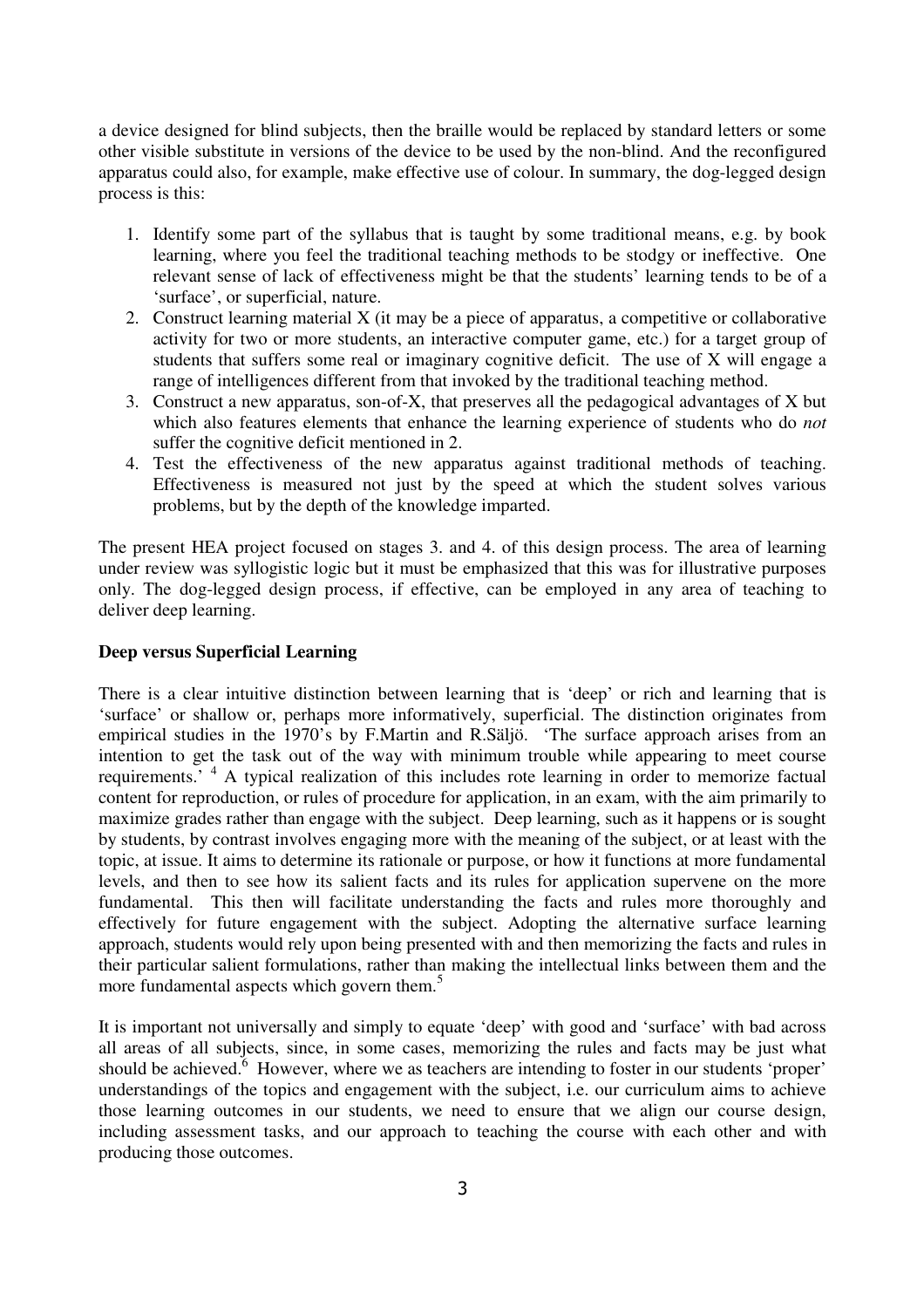It has proved difficult to operationalize the concepts of deep and of surface/shallow/superficial in both teaching design and research on learning. Fortunately, we can rely reasonably confidently on the work undertaken by John Biggs, who has produced a more sophisticated taxonomy, employing a number of levels rather than just the two of deep and surface, christened SOLO (Structure of the Observed Learning Outcome, illustrated as a diagram in figure 1).



Figure 1: The SOLO Taxonomy<sup>7</sup>

If students can produce correct answers to questions without understanding fully enough the bases for how they do so, testing their performance in tasks alone does not show us where there is deep understanding and where there is not. Elementary logic, indeed much philosophy, requires the honing of procedural rather than propositional knowledge. Yes, we need to know, according to the context, what Davidson or Heidegger has claimed in their writing but the assessment process in the discipline is geared much more towards the construction of good argument.

Elementary logic, even though dealing in the currency of propositions, especially is a matter of understanding techniques, of achieving know-how. If a student gets (the solution to) a task wrong then we can say that there is some gap in understanding. So it would be fair, and one of the planks of the methodology of the present project, at least to start with assessing performance at tasks. If students fail at them, we may place them at the 'incompetence', or 'prestructural', level in the SOLO taxonomy illustrated above. It becomes less clear how deep an understanding they have if they succeed with tasks which are based on certain basic rules. Yet we could still maintain that there is important understanding happening (as well as important attainment in the sense of the progress, in marks attained, towards their overall degree programme performance!), even if they reside only at the 'one relevant aspect', or 'unistructural', level. Likewise, with being introduced to a suite of rules, good performance in a test involving all of them would indicate, defeasibly, that they are at the 'several relevant independent aspects', or 'multistructural', level. Ultimately, we would hope that they attain the 'integrated into a structure', or 'relational', level of understanding.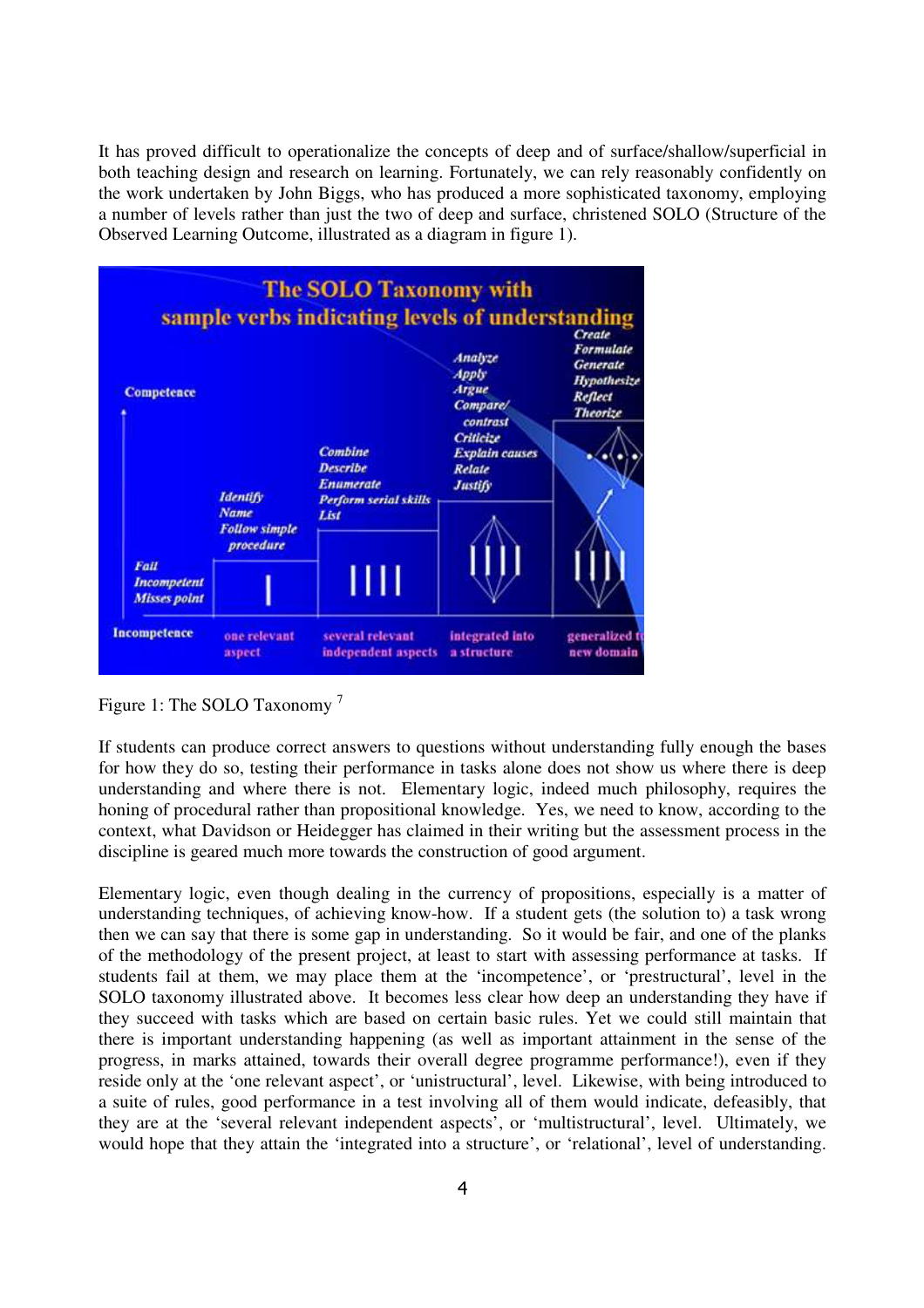The level above that, 'generalized to new domain', or 'extended abstract', would be nominally beyond the introductory level for logic, beyond the how-to-do-it(-well), and into the domain of the philosophy of logic. We shall return to the question of understanding in the course of analyzing results towards a conclusion of the project.

#### **Design for the Blind**

In this section, we recount the evolution of the design of some equipment for teaching elementary logic. The first phase consisted in designing a piece of apparatus for the use of blind students; the second phase consisted of designing a new piece of equipment that preserved all the advantages of the apparatus designed for the blind but also incorporated features that took advantage of the full range of perceptual input available to the sighted. This is thus a paradigm case of 'dog-legged' design. Part of the present HEA project was to test the utility of the teaching apparatus that emerged at the end of this process.<sup>8</sup>

Logic is a subject that features in almost every tertiary philosophy curriculum. Syllogisms are a particularly simple type of argument originally investigated by Aristotle, and the theory of syllogisms was the core of logic right up to the last quarter of the nineteenth century. It is still regarded as an important and rather beautiful part of logic, and in recent times has been developed most notably by Fred Sommers. A syllogism consists of two premises and a conclusion, with three noun phrases (or 'terms') each occurring twice over, and each sentence in the syllogism has to be of one of just four allowable types. In the following example, the first premise is of type I, the second premise is of type E and the conclusion is of type O. Type A sentences are of the form 'All Xs are Ys', for example 'All ducks are elephants'.<sup>9</sup>

Some tax cheats are parliamentarians. No blue-eyed people are tax cheats. Therefore Some parliamentarians are not blue-eyed.

This particular example elicits conflicting verdicts from people asked to say whether it is valid or invalid. This alone shows the usefulness of an objective method for determining the correct answer. The validity or invalidity of any syllogism is usually established via algebraic (Boolean) equations or graphically via Venn or Euler diagrams (and makes use of the notion of a set (or class), e.g. the set of parliamentarians corresponding to the common noun 'parliamentarians'). Neither technique is readily available to the severely visually impaired student. It is easy enough to design software such that the student could input a coding of the premises and the conclusion of a syllogism, hit a button and receive instantaneously a correct verdict on that argument's validity. But, of course, the intellectual/educational value to a user of such a device, visually impaired or not, would be close to zero. This would be an illustration of no better than the 'incompetence', or 'prestructural', level in the SOLO taxonomy illustrated above as regards understanding syllogisms, even if it was satisfying the 'one relevant aspect', or 'unistructural', level as regards how to operate the piece of software and the hardware. Hence the need, identified above, to raise the question of just what it is about the nature of syllogisms that makes them a fascinating object of study, to confront questions about the nature of classes (sets) and the relations between them, and questions about what it is to inculcate an understanding of these and of entailment and validity. Such questions are important if one cares about deep learning. $10$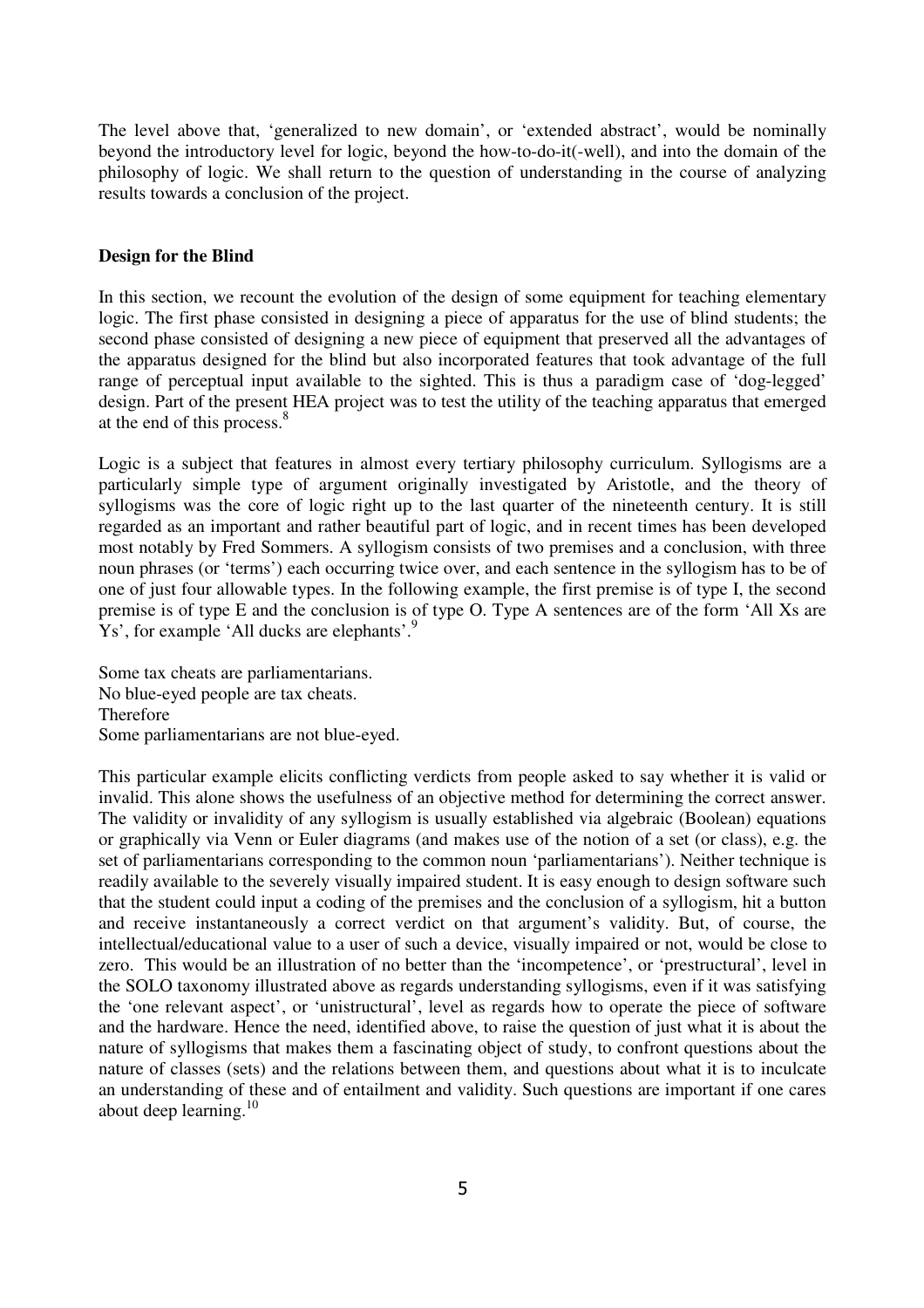A Venn diagram (see figure 2) consists of three intersecting circles, each (if your imagination is sufficiently vivid) to be thought of as containing all of the objects, if any, corresponding to a nounphrase occurring in the syllogism (e.g. if we were representing the above argument Venndiagrammatically, one circle would 'contain' all the tax cheats, another all the parliamentarians so that the intersection of these circles contains all the parliamentarians who are tax cheats, if there are indeed any. (As *Private Eye* would say: 'Shurely not.') With three circles intersecting, there are seven distinct areas, as shown in the diagram. There are two basic operations when representing premises on a Venn diagram: (i) shading areas to show that they are empty (contain no objects) and (ii) using a heavy short line (a 'bar') to show the presence of objects where the bar lies.<sup>11</sup>



*Figure 2: VENN DIAGRAM The Venn Diagram consists simply of three intersecting circles (without numbering) and premises are represented by appropriately shading certain areas (to indicate that the class of things represented as being in that area is empty) or by using a solid bar to indicate non-emptiness of the corresponding class.* 

Jon Barwise and John Etchemendy have done more than most to establish that 'there is no principled distinction between inference formalisms that use text and those that use diagrams. One can have rigorous, logically sound (and complete) formal systems based on diagrams'.<sup>12</sup> But why not go up a dimension and produce a physical, highly tactile three dimensional model?

The apparatus (called 'Sylloid') designed by the first author for the use of blind students exchanges the seven areas of a Venn diagram with seven solid tetrahedra. The counterpart to shading an area (in Venn) is to remove a tetrahedron from the core by pulling it off. The counterpart to drawing a bar between two areas (in Venn) is slapping a hinge in the valley between two tetrahedra. If, in the course of representing another premise, one of the tetrahedra on which the hinge is resting is removed, the hinge is folded back, revealing a differently textured surface and remains attached to the tetrahedron that has not been removed. This corresponds, in a regular Venn diagram, to part of a bar being eclipsed when one of the areas in which it lies is declared empty (so the objects that the bar represents as existing must lie in the area where the bar remains, uneclipsed).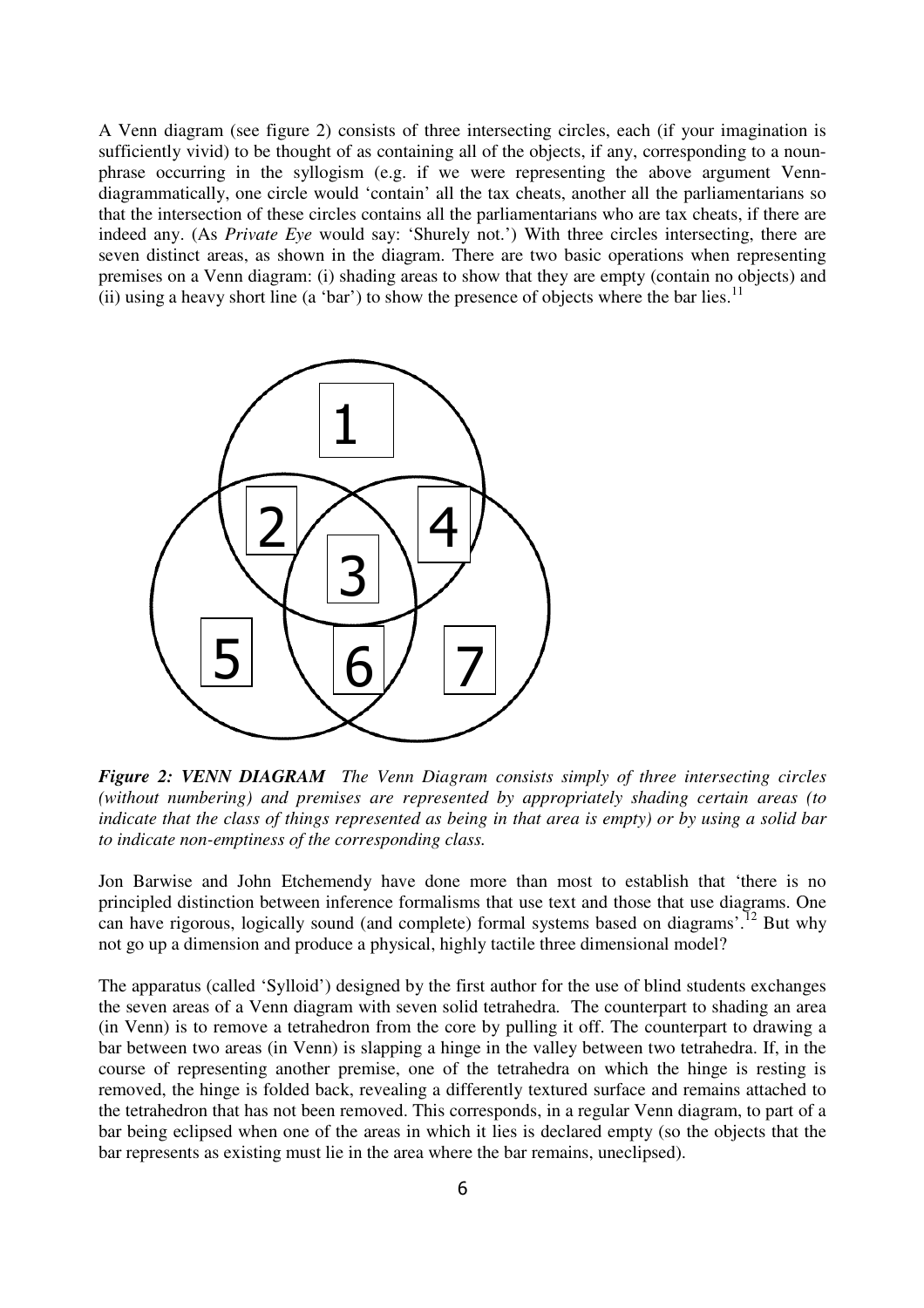The idea of switching from traditional media has, to some extent, been anticipated by Barwise and Etchemendy in their logic software 'Turing's World' and 'Tarski's World', which makes use of 3-D graphic techniques for inference.



*Figure 3: SYLLOID Note that, just visible in the picture, the steel buttons are embossed with the braille equivalent of 'X', 'Y' and 'Z'. Note also the textured metal hinge. The device consists essentially of seven tetrahedra that plug into a central core – see the computer deconstruction on the right. Small round magnets are embedded in the exposed faces of the tetrahedra. Sylloid is supplied with an audiotape containing instructions for use.* 

#### **Sight Restored**

The task of designing an apparatus for the sight–impaired presented the opportunity not just to produce a device by means of which blind people can test syllogisms for validity or invalidity but to think about what a deep understanding of syllogism involves, and to ensure that it is this kind of understanding that will be promoted, for the user to develop while working with the apparatus. Sylloid was a response to this opportunity and among its *prima facie* pedagogical advantages over Venn diagrams are the following:

- 1. A solid tetrahedron is a slightly more intuitive representation of a set of objects than is a two-dimensional shape.
- 2. Each tetrahedron in Sylloid visibly represents a discrete set. In Venn, the intersection (lens) between sets is clearly depicted on the diagram, but the lens has two parts and it is by no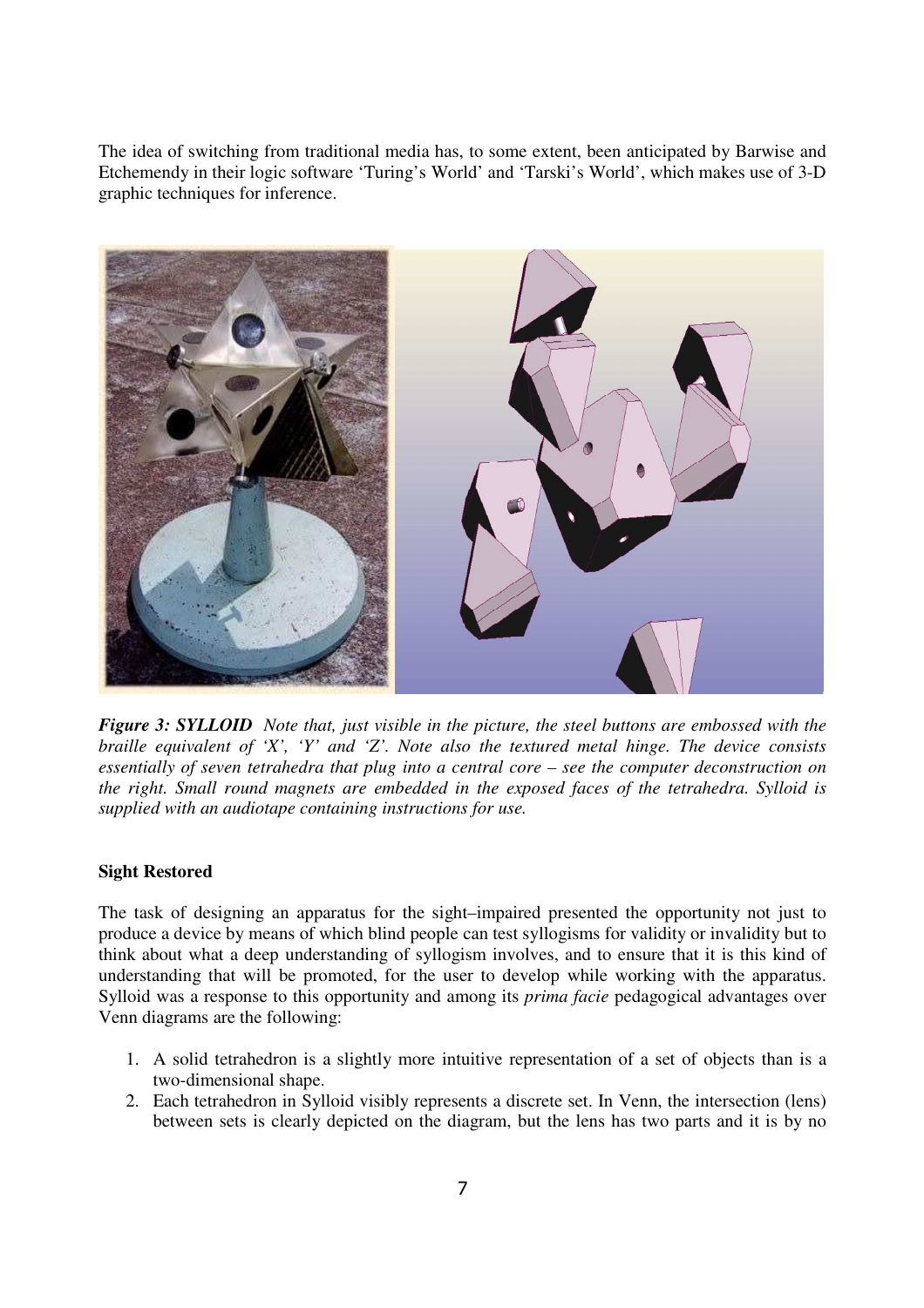means clear what set each part represents. (It is a pedagogically useful exercise to explain to students using Venn just which sets each of the seven areas represents.)

- 3. Physically removing a tetrahedron from Sylloid is a much more natural and attractive way of demonstrating the absence of the relevant set of objects than is shading an area in Venn.
- 4. The smooth side of the hinge represents the *possibility* of the presence of objects, the textured side (revealed when one side of the hinge is folded back on the other) represents their actual presence. Venn does not support any counterpart to this useful feature.
- 5. There is a strong element of play in Sylloid pulling out blocks, slapping on hinges etc; Venn is not quite so much fun.
- 6. Sylloid is a beautifully crafted object, compared to uninspiring pen and paper.<sup>13</sup>

An intriguing possibility now presents itself. Sylloid is probably a better learning tool than Venn, and if we modified it slightly (e.g. by replacing the brailled letters with regular letters) then it could be used to advantage by sighted students. But why not go one step further and produce a radically new design primarily for the sighted, a Son of Sylloid, that incorporates all the virtues of Sylloid and of Venn and that makes maximum use of the visual sense? A useful first step in this process is to take a hard look at the defects of Sylloid to ensure that they are not transmitted to its heir. These defects are:

- 1. It is difficult to get a firm grip on the sloping sides of a tetrahedron made of perspex, especially with clammy hands. Dropping one of the pieces on the floor is obviously a nightmare for a blind user.<sup>14</sup>
- 2. There is no representation of class intersection in Sylloid. This was pointed out to me by Jon Williamson at a workshop I gave about the present project on 14 October 2009, and it is a major strike against Sylloid, since part of the deep learning of syllogistic is understanding the connection (which so excited George Boole, when he discovered it) between the four types of Aristotelian sentence and their counterpart class relations, that can be captured in algebraic equations.
- 3. The tetrahedra are of equal size, and this may create the false impression that the classes they represent are equinumerous.
- 4. This piece of equipment, the prototype of which was constructed at the Ho Tung Engineering workshop, University of Hong Kong, needs to be built to fine tolerances and is therefore expensive to produce.
- 5. It is also very heavy since, at a height of about 25cm, it requires a broad metal base to prevent it toppling over when in use (see figure 3), although an alternative would be to screw it down to the workbench.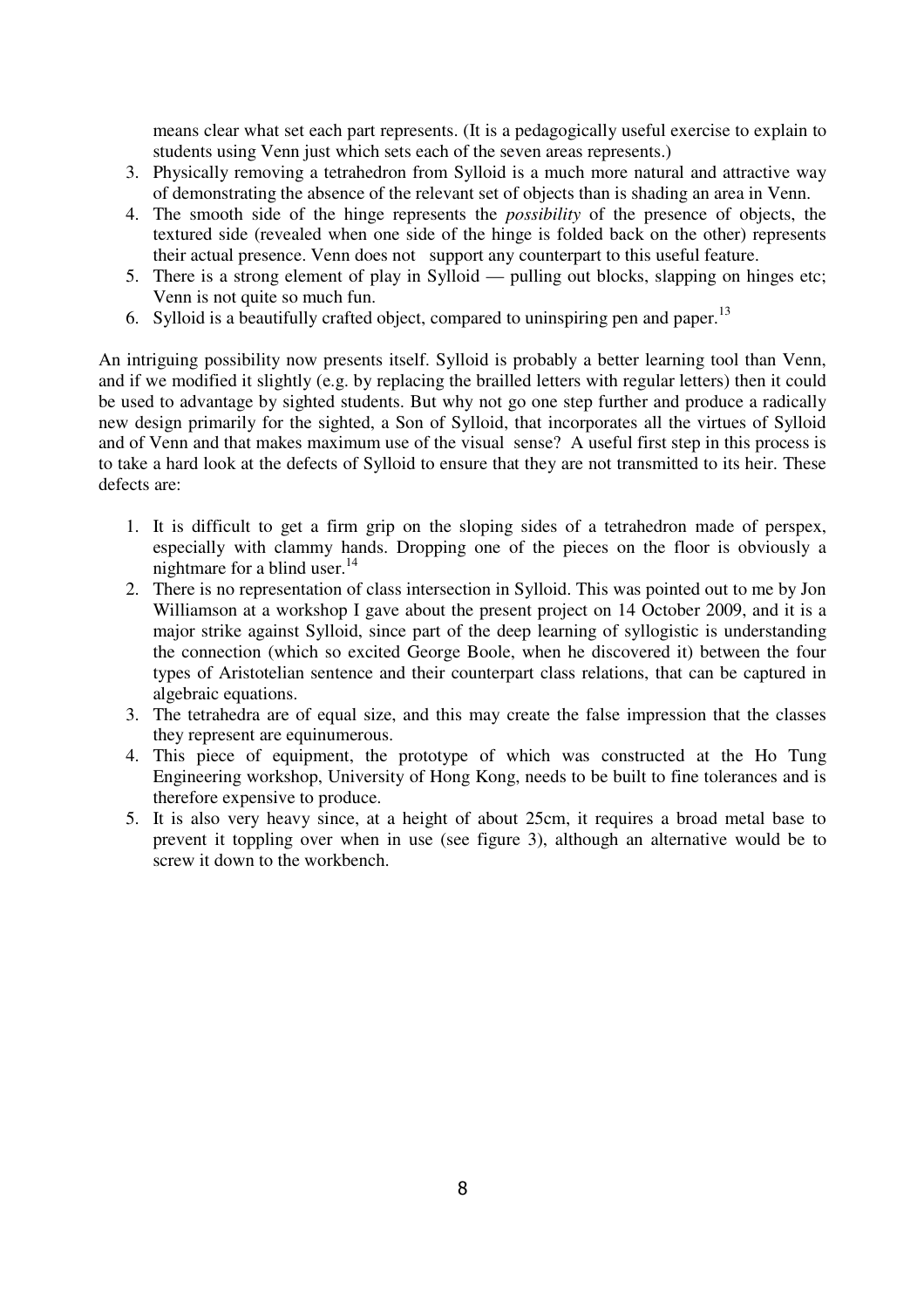

*Figure 4: SON OF SYLLOID Each of the seven coloured pieces can be removed from the black housing, though typically, when representing the premise of a syllogism, only one or two pieces are removed. The bridging bars are stored as shown (top right); they are used when representing existential premises on the model.*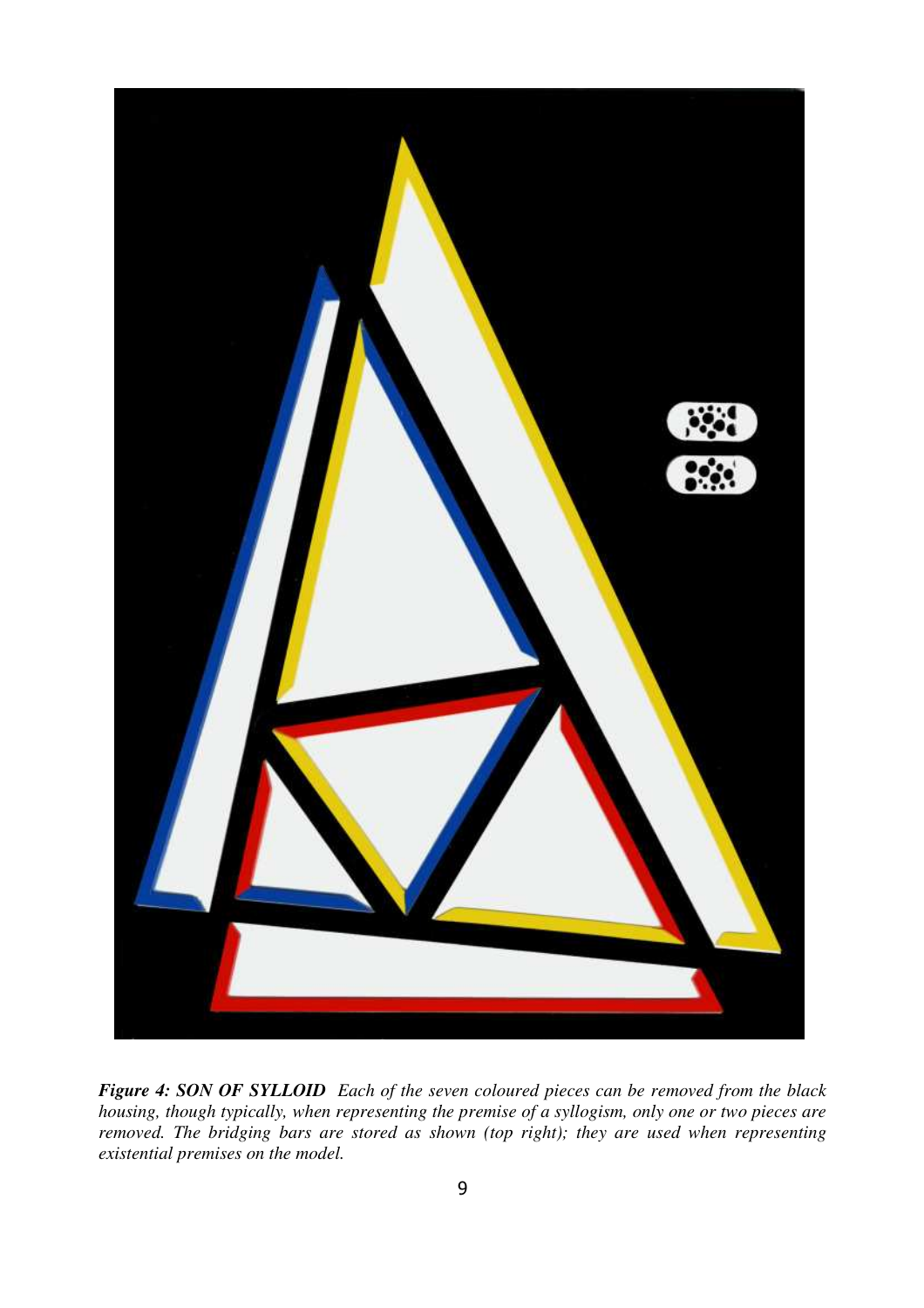The apparatus is very simple to use, as is illustrated in the pictures below:

#### *First example*



This illustrates testing for validity the syllogism

All humans are mortals All mortals are arachnophobes Therefore all humans are arachnophobes.

Use the variables 'Y', 'B' and 'R' as stand-ins for, respectively, the nouns 'human', 'mortal' and 'arachnophobe'. The form of the first premise is 'All Ys are Bs'. Read this 'All Yellows are Blues', then simply remove from the apparatus each piece that has a yellow edge but no blue edge. For the second premise, of the form 'All Bs are Rs', remove any of the remaining pieces that have a blue edge but no red edge. By inspection of the mutilated apparatus that survives, one notes that the only piece with a yellow edge also has a red edge, hence the conclusion 'All Ys are Rs'. In the course of representing the two premises, all those pieces with yellow edges but no red edge were removed. In representing the premises, we *eo ipso* represented the conclusion, hence the argument is valid. Somewhat metaphorically, a deductively valid argument is often characterised as an argument the conclusion of which is contained in the premises. This notion of containment is made vivid in all three methods of testing described in this paper, but not in Aristotle's original deductions nor their mediaeval refinements nor in Boolean algebra. The invalidity of a syllogistic argument can be immediately read off a diagrammatic representation, for the conclusion is visibly not contained in the premises. Note, for example, that the conclusion 'All arachnophobes are humans' (All Rs are Ys) does NOT follow from the original two premises, for, in its final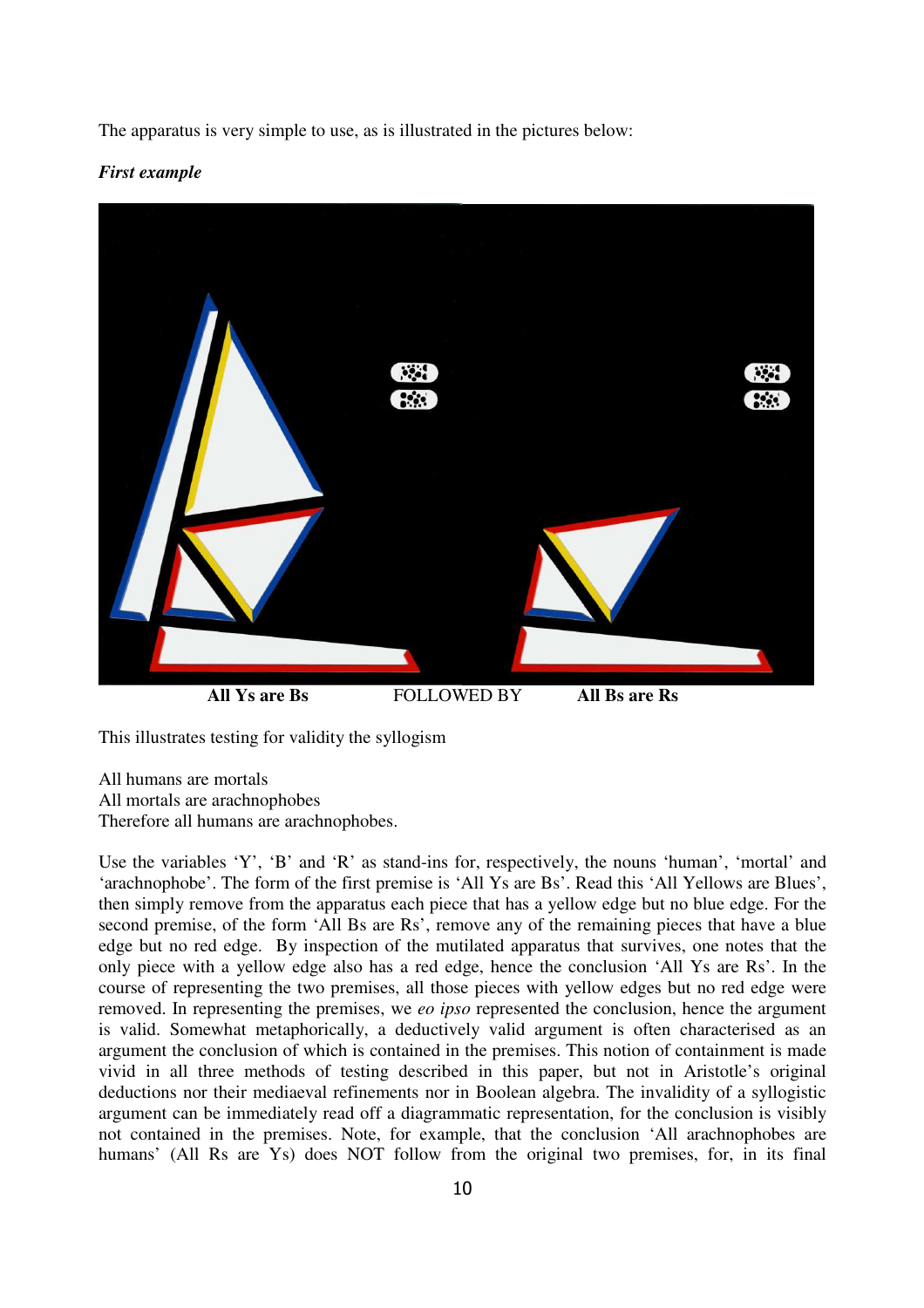configuration (right hand figure, above), the mutilated apparatus contains red edged pieces that are not also edged in yellow.

#### *Second Example*



**Some Rs are Ys** FOLLOWED BY **No Rs are Bs** 

The first premise is represented, just as in Venn, by placing a bar (signifying the presence of one or more objects) in the area where the red and the yellow quadrilaterals intersect. The bar must therefore lie on each of the two pieces that has a red and yellow edge. Since we do not, at this stage, have information as to which, if any, of the objects signified by the bar is blue and which, if any, is not blue, we use the bar to bridge the two pieces, one of which lies inside the blue quadrilateral, the other outside. The second premise says that there is nothing that is both R and B. Hence, to represent this, we have to remove any piece that has both an R and a B edge. There are two such pieces. There are no objects in those places, so the bridging piece (which shows the *presence* of objects) must be slid so as to sit on the one available piece, as shown. From the final configuration, we can validly infer 'Some Ys are not Bs'. (We could also validly infer that some Rs are not Bs, but that is trivial, since we already know, from the second premise, that *no* Rs are Bs.) Note that we *cannot* validly infer 'Some Bs are not Ys', nor 'Some Bs are Ys'. This is because, although in the final configuration there is a piece with just a blue edge and a piece with a blue and yellow edge, these signify the areas where objects that, respectively, are just B and, respectively, are both B and Y belong *if there are any*. The definite presence of one of more objects in an area is indicated by the bridging bar resting on that, and only that, area. As with many linguistically codified instruction manuals, this may sound terribly difficult; it is when you start playing with the apparatus that you realize how utterly simple it is.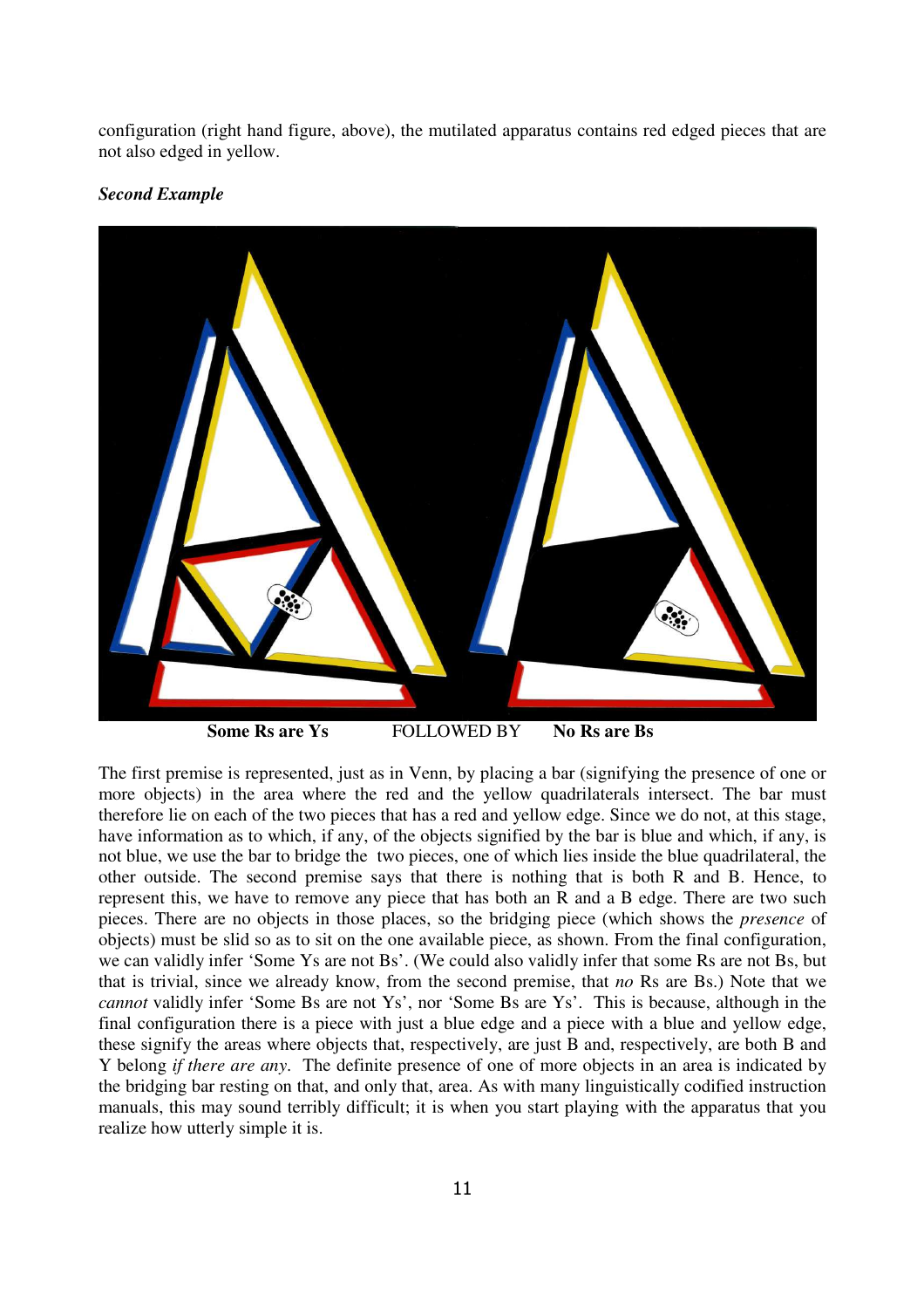- 1. The Son of Sylloid apparatus is visually attractive (certainly if you appreciate Piet Mondriaan!) and its operation makes essential use of colour.
- 2. The three main classes and the seven subclasses are represented by pieces of different shapes and sizes in Son of Sylloid, reflecting the differences between the associated classes.
- 3. Coloured ridges round the sides of the 'jigsaw' pieces in Son of Sylloid give an immediate indication of the class represented by that piece. Thus a piece edged only in yellow indicates the class that contains objects, if any, that are just  $Y$  (i.e. they are not also R or also B).
- 4. Son of Sylloid, like Venn but unlike Sylloid, visibly represents class intersection. In Venn, the intersecting circles need to be labelled; in Son of Sylloid intersecting quadrilaterals are identified by the colours of their edges: so the piece edged in red, yellow and blue indicates a class of objects that are R, Y and B
- 5. As in Sylloid, the emptiness of a class is signalled by physically removing the relevant piece, but this operation is easier, since hollows have been gouged out to create space for prising fingertips. With Venn, the area would be shaded out but remains ever visible as an area in the midst of the diagram with which you are working.
- 6. The operation of showing the presence of objects is enhanced. For instance, in Venn it is a simple line but Sylloid's bar being pitted allows the light to show through from the surface of the class piece underneath, as if more realistically representing actual objects in the class..
- 7. The jigsaw pieces are not contiguous (contrast Venn); the world of parliamentarians and tax cheats and blue-eyed people also contains goats, planets, prime numbers, etc.
- 8. When a bridging bar traverses two pieces, the subsequent removal of one of those pieces removes the support for one side of the bridge and there is just one place for it to go – onto the remaining piece. This is a more natural operation than the eclipsing of a line bar by a shaded area as in Venn, since the half of the line on the paper, as well as the shaded (empty set) area covering it, remain as strong traces on your paper.
- **Advantages of Son of Sylloid over both Sylloid and Venn**<br>1. The Son of Sylloid apparatus is visually attracted<br>2. The linee main classes and the severa subclusses shalls of performates and interespendent use of Sylloid, r 9. When representing in Venn a type A sentence of the form 'All Bs are Ys', one first has to paraphrase this, mentally at least, as 'There is nothing that is B that is not Y' and, accordingly shade as empty the area of the B-circle lying outside the Y-circle. Arguably, understanding why 'All Bs are Ys' is equivalent to 'There is nothing that is B that is not Y' is part of the deep learning of syllogism. A lot of students find this mental manipulation difficult, and get it wrong. With Son of Sylloid, we anticipate that the required mental manipulation is facilitated more readily and successfully. You see a B that is not Y (e.g. a piece with a blue edge but not a yellow) and you take it out; then you see another piece with a blue edge but not a yellow, and you take it out. Removing the pieces is functionally equivalent to the shading of two areas in Venn. We declare that Son of Sylloid and Venn are functionally isomorphic but the former is more kineasthetic on top of being visual. So we anticipate that doing this operation in two stages, with demonstrative identification of the physically distinct pieces to take out by more pronounced physical action, would be a more emphatic action than shading on paper and so ultimately more intuitive to carry out correctly, reinforcing the deep learning.
	- 10. As illustrated in the two examples of argument-testing above, the process of testing in Son of Sylloid is quicker, easier and more fun than in either Venn or Sylloid, BUT it is so only once you have got used to it. In his original proposal, the first author badly underestimated the time it would take a student new to the subject to learn about syllogisms and how to test them for validity. It was simply unrealistic to suppose that this could be done in one hour.
	- 11. Unlike Venn, Son of Sylloid is re-usable; unlike Sylloid, it is cheap and easy to produce.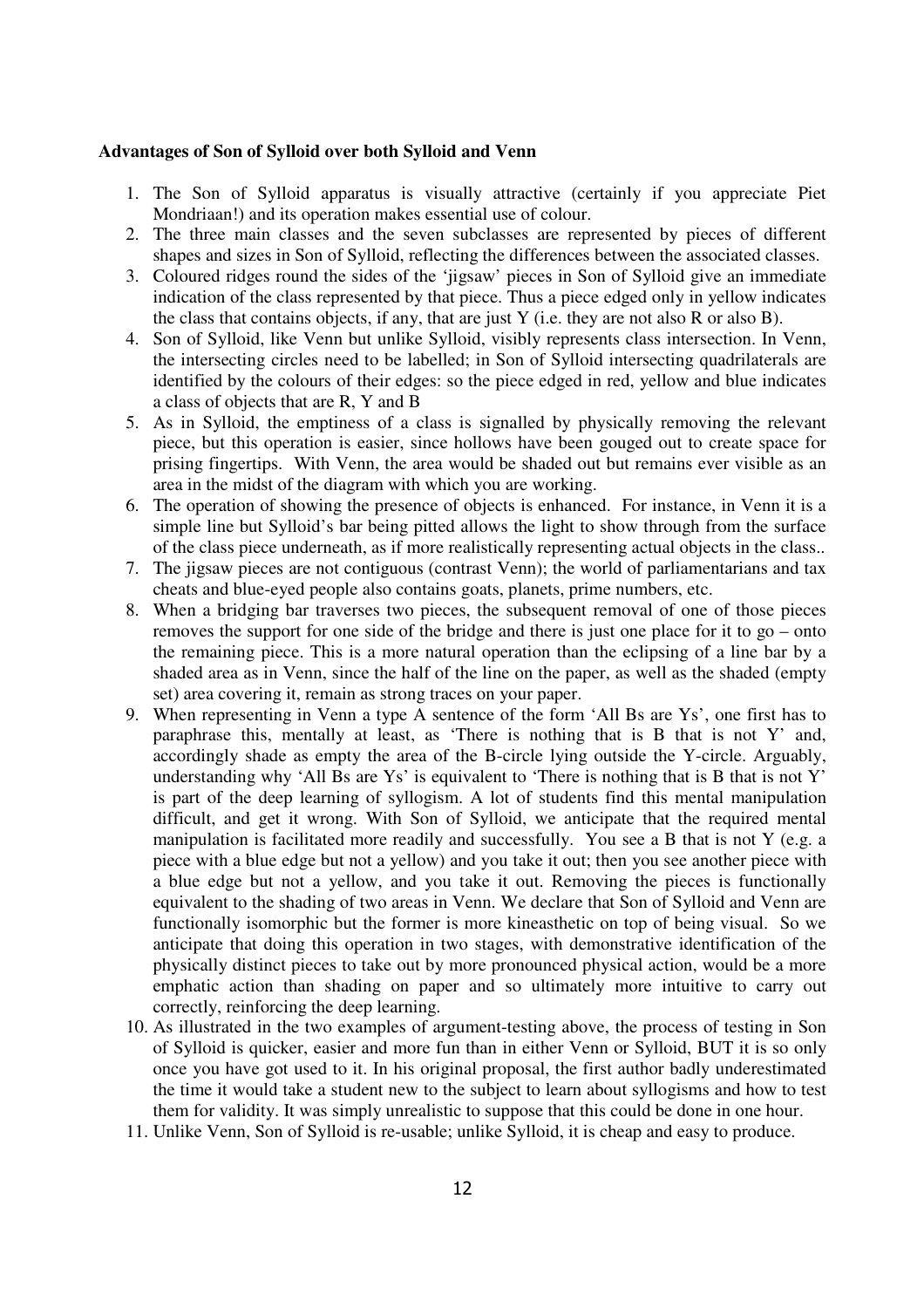#### **Disadvantage of Son of Sylloid**

Since, in Sylloid and Son of Sylloid, pieces are physically removed from the apparatus, it is difficult (unless you have an exceptionally good memory) to remember what classes the removed pieces represent. This defect can be remedied in a variety of ways at a cost of making the apparatus a little more expensive, but this defect (if it is one) is so minor that it is not worth bothering about. Another design defect, noticed after the apparatus was constructed, was that, although the surface under the seven pieces should be black (so that the removal of a piece reveals a black void) the space surrounding and flowing between the seven pieces should be some other colour, representing everything in the world, except the Ys, Bs and Rs.

If the conjecture that Son of Sylloid is more effective than traditional methods *for non-visually impaired learners* proves correct, then the design methodology outlined here is likely to be applicable right across the board and will have a profound impact on the design of all kinds of teaching material. We have used, merely as an illustration, the teaching of a very narrow aspect of  $lo$ gic.<sup>15</sup>

#### **The Testing**

We devised a simple experiment to test the relative effectiveness of three separate approaches to teaching syllogism. The status of the testing is highly exploratory, piloting the prospects of a statistically more rigorous test using more people in more locations. The experimental plan passed successfully through the process of consideration of the UELT Research Ethics Committee at the University of Kent. The three approaches are, respectively, by means of Boolean algebra, of Venn diagrams and of Son of Sylloid. Students acting as participants in the experiment were set a brief paper test, reproduced in Appendix II. There was a pre-test on 3 March 2010 with eight philosophy students and two lecturers, to gauge whether the test paper was comprehensible and usable in the relevant context and to inform the subsequent approach.

The pilot testing proper was done on 29 March with participants supposedly innocent of the ins and out of methods of logic and especially of the three teaching methods. They were sixth form school pupils taking their A levels that year. They were assembled in three groups, instructed separately respectively in one of the three methods and not the other two, and given the paper test correspondingly. There were seven test papers submitted having used Boolean, seven test papers submitted having used Venn, six test papers submitted having used Son of Sylloid. As regards the three questions asking them to test for validity:

- The Boolean group collectively scored 9 correct answers out of a possible 21.
- The Venn group collectively scored 14 correct answers out of a possible 21.
- The Son of Sylloid group collectively scored 9 correct answers out of a possible 18.

It would appear that the Venn Diagram method is most effective, if by that we mean precipitating the correct answers more readily. A major *caveat* is that there is evidence that the students were familiar with Venn Diagrams in another context, since some who were instructed to use one of the other two methods used Venn diagrams in working on their paper sheets. So the Venn group may have had a head start in a certain familiarity in this method.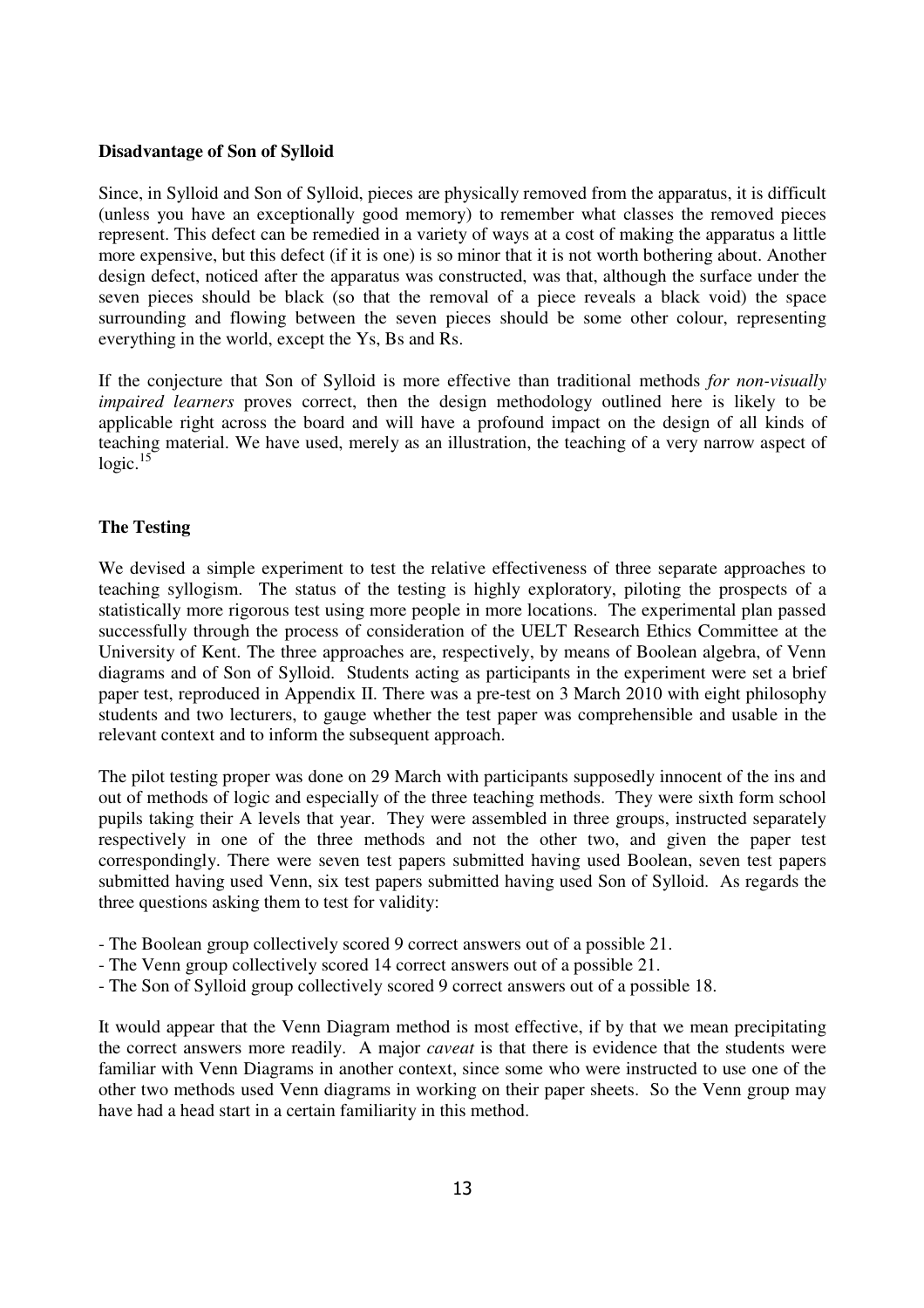#### **Conclusions**

What we can conclude with confidence from the testing is that we cannot conclude that Son of Sylloid clearly has potential for more effective learning but, on the other hand, neither is it clearly inhibiting learning. There is a clear case, then, if we wish to determine which method is most effective, for rolling out a larger funded project comparatively testing the teaching methods more rigorously, using a much larger population of participants over a range of ages, geographical areas and types of school.

By way of some evaluation of the testing component of the project, we recognize that there should have been more direction by the tutor as regards appropriate presentation of working on the test papers; furthermore, there could usefully have been more questions for participants to answer. Also, there should have been more time set aside generally for preparing the participants for what they had to do (see point 10 in the section 'Advantages of Son of Sylloid over both Sylloid and Venn'). A more subtle problem with the test may have been that, even if the 3-D manipulations are intuitive for some, the mindset encouraged is still one of language and notation. This is, in the first place, because there is a sheet of paper and answers were to be recorded on the sheet. The questions were asking the students to state whether an argument written is valid or invalid. But could a depiction of the visual end result of manipulation of Son of Sylloid be the 'answer' (even if that would also be translatable into language) to certain other types of test questions, for instance asking what is the conclusion to a set of premises?. Finally, a larger project would usefully include a significant qualitative component to gauge what the participants think they are doing while they are doing it, to uncover what thought processes triggered by what situations might be crucial in their learning.

As indicated in the previous sentence above, we ought to turn attention back to the question of proper understanding, the deep versus surface learning matter and what these involve in their nuances. Overall, this project has produced by way of findings, rather than simple answers to simple questions, instead further useful questions for further enquiry. If a rigorous test still shows the Venn diagrams method precipitating more correct responses, then we could speculate that 2-D diagrams are more intuitive than 3-D object manipulation, perhaps since secondary school age pupils are no longer infants learning how to use their bodies and have developed to become more used to writing and drawing meaningfully. What would this tell us about understanding, however? Perhaps knowing intuitively how to proceed without having to puzzle about it is reasonably deep understanding. Such a position would reinforce our point above that the two stages of the SOLO taxonomy which are deeper than incompetent/prestructural, i.e. the unistructural and multistructural levels, circumscribe adequate learning at this level.

On the other hand, Wittgenstein's illustration of knowing how to proceed concerns understanding how a quasi-linguistic formula works and so perhaps getting the answers right on the Boolean method is circumscribed even more thoroughly by these levels of SOLO. We might say that, except that we notice that the performance of this group in the test was the worst. This might be because more in this group missed the point and did not understand. If so, this might be, in turn, be because the method is simply not as intuitive for most humans, or because it is less good at encapsulating what syllogism is 'about'. Or, by contrast, arguably, perhaps with the linguistic/symbolic notation, you have to understand more deeply (more relationally in SOLO terms) what it is about before you can put your answer together, whereas for Venn diagrams it may be more a matter of following a sequence of instructions, which produces the answer quasiautomatically, such that deeper understanding would be less a factor in working using this method. Paradoxically, the more a group seems to have struggled to get the correct answers, given the equal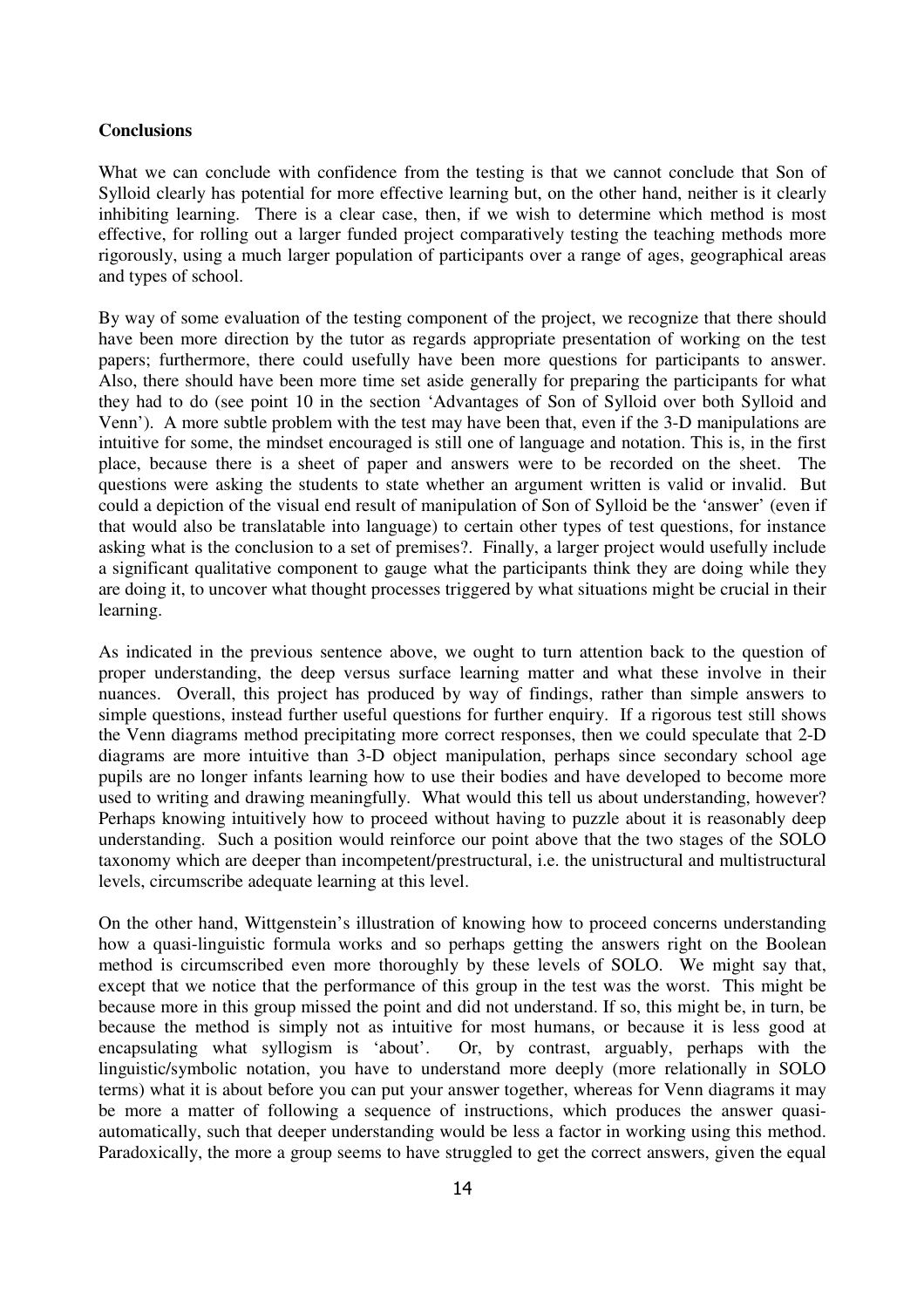(and equally short) tuition time, the more it may be a matter of requiring deeper understanding to get anywhere, and the more automatic methods would produce the correct answers more readily. This relates to a point made above about the learning of logic being a matter of acquiring techniques. After playing with it for a while, Son of Sylloid does become very easy to use, so assessment of its true efficacy would require a much extended testing time.

Our conclusion is becoming increasingly hesitant and speculative but the point is to encourage further discussion of what we want to be happening for deeper understanding in our students. We need to consider whether it can practically possibly be the same for all students, who between them may display differences (for whatever reason, an intelligence differential, or upbringing-fostered prejudice, etc.). Insofar as they have these differences they demand sensitivity from teachers in the interests of fairness to them as regards the appropriate method of teaching, with one method unlikely to suit all. This is then in the interests of a call for consideration of Son of Sylloid as one such method for teaching syllogism and for production and experimentation of further variations of the tool, and, indeed, whole new methods. The project seeks as a coda to put in train workshops for, for example, secondary school teachers where they learn the dog-legged design technique and come back in, say, 4-6 weeks with innovatory materials of their own. The first author ran a pilot for such workshops at the University of Kent on 21 September 2010, the audience consisting mainly of language teachers. The two pieces of logic apparatus described above were used as illustration. Teachers were so enthused that they volunteered to return with innovatory language-teaching materials inspired by the dog-legged approach to design. This was an unexpected, but very gratifying, response

Perhaps the repeated usage of the more mechanical device would facilitate deeper understanding than linear notation can, you keep doing it and then how it works, what it means, 'clicks' with you. As reported above (in the section 'Advantages of Son of Sylloid over both Sylloid and Venn' point 9), some moves in the manipulation are not so intuitive to new learners: and consider the first example illustrating Son of Sylloid, above; the conclusion to the example is 'All B's are R's' but you cannot read that off the diagram alone, as opposed to 'Some Y's are R's', for instance. Rather than it being too obvious initially for them, forcing learners to have to think about what they are doing and what it means may be our most promising clue to the fostering of the deeper understanding we seek.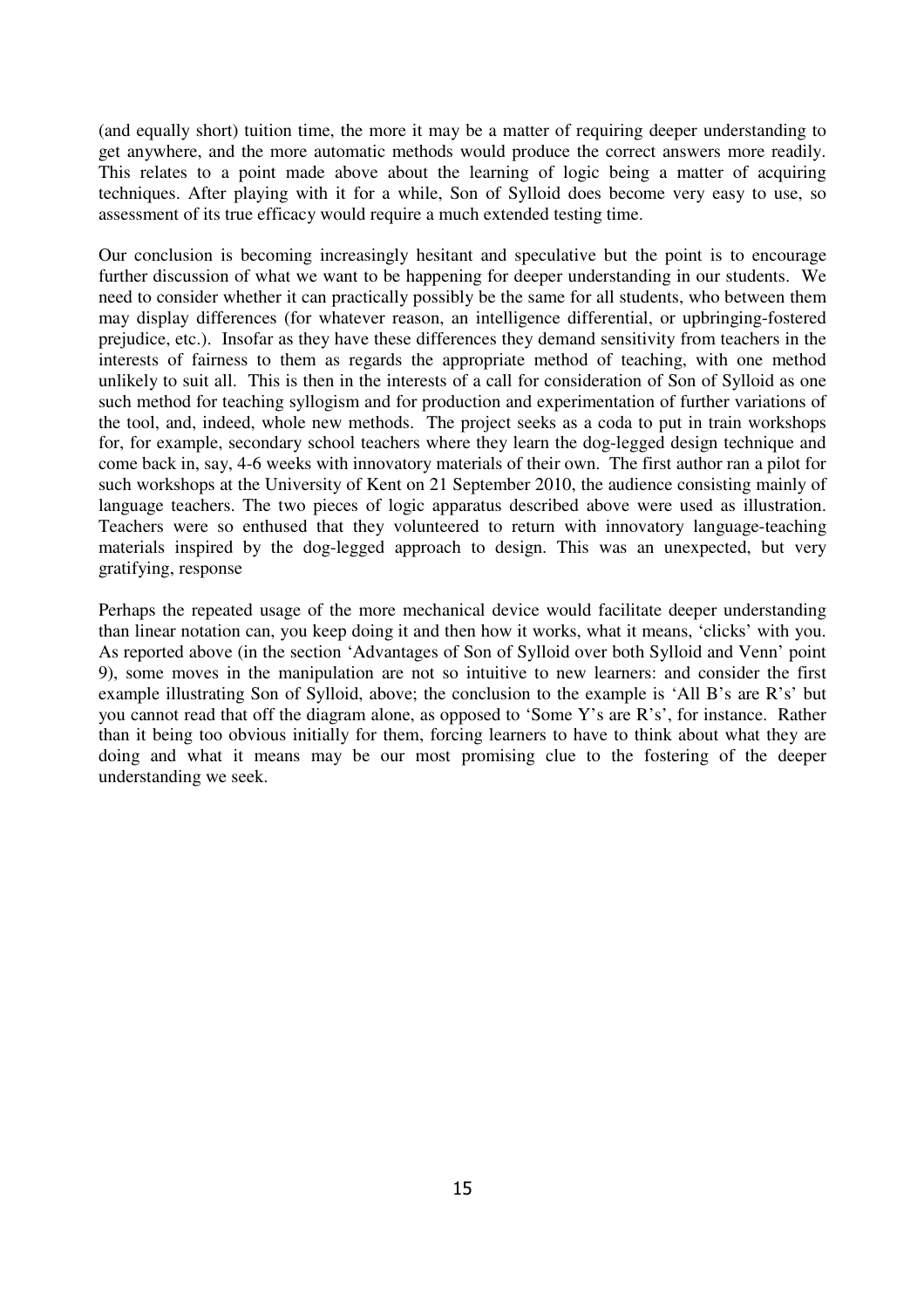**Appendix I** 

# Howard Gardner's Intelligences

**Linguistic intelligence Logical-mathematical intelligence Spatial intelligence Bodily-Kinesthetic intelligence Musical intelligence Interpersonal intelligence Intrapersonal intelligence Naturalist intelligence**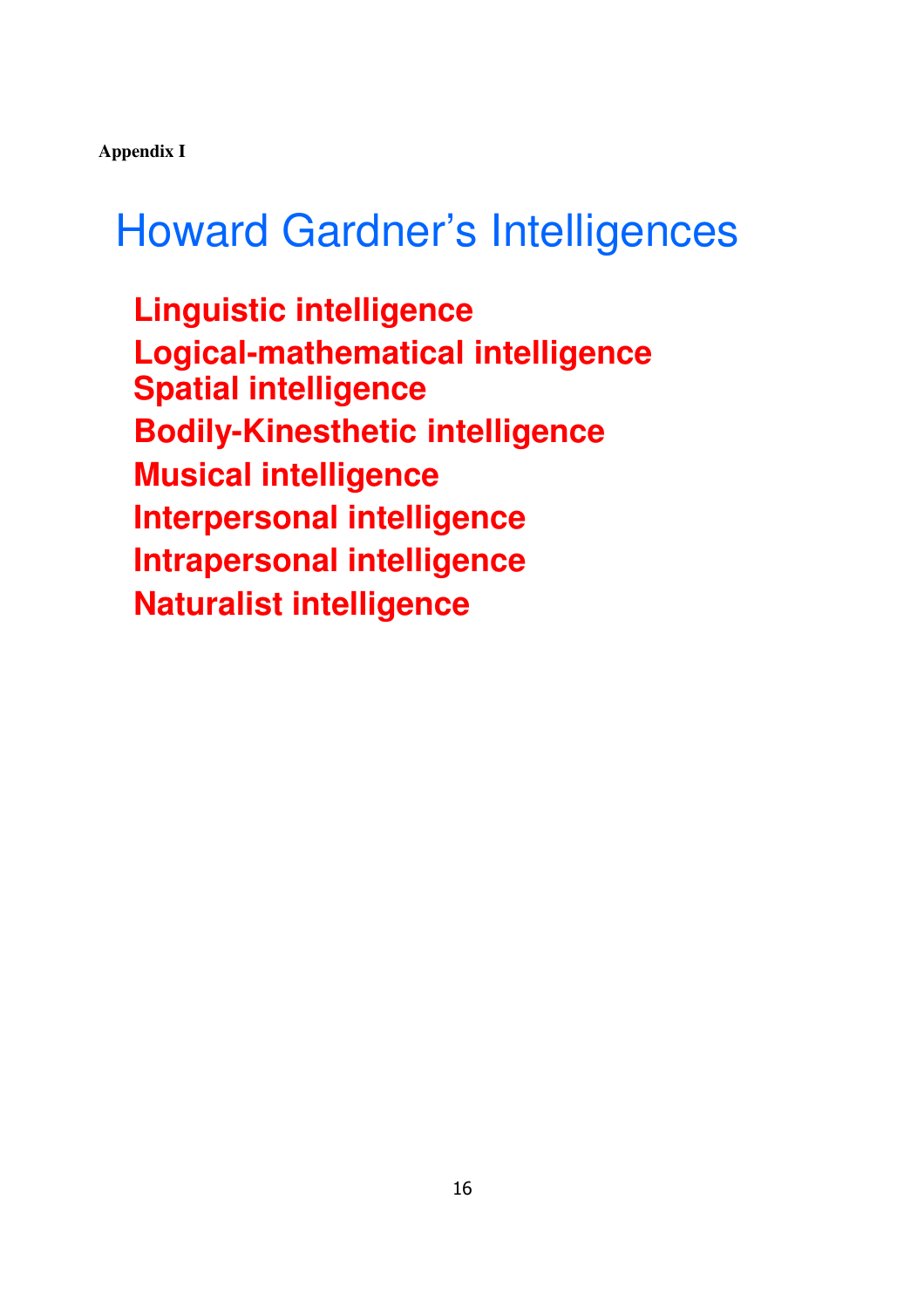#### **Appendix II**

#### **Check your knowledge of syllogisms**

*[One of the three following rubrics displayed:]* 

- *Test the following arguments for validity using Boolean algebra. Show your working on the right.*
- *Test the following arguments for validity using Venn Diagrams. Show your working on the right.*
- *Test the following arguments for validity using Son of Sylloid.*

No bees are wasps. Some wasps are carnivores. Therefore Some carnivores are not bees. *Answer: VALID / INVALID (delete whichever does not apply)* 

All karts are vehicles. Some vehicles are not toys. Therefore Some karts are toys. *Answer: VALID / INVALID (delete whichever does not apply)* 

Some roads are links between famous cities. Some links between famous cities are motorways. Therefore Some roads are motorways. *Answer: VALID / INVALID (delete whichever does not apply)* 

*[The following is extra working for those finishing the questions above quickly, and an additional but not systematic check on their understanding of logic:]* 

1. Examine the following personality sketch:

Bill is 34 years old. He is intelligent, but unimaginative, compulsive and generally lifeless. In school, he was strong in mathematics but weak in social studies and humanities.

Which statement is more probable:

- A. Bill is an accountant that plays jazz for a hobby, or
- B. Bill plays jazz for a hobby?

*Answer:*

- 2. What is it for premises to entail a conclusion? *Answer:*
- 3. Explain the *intersection* between two sets. *Answer:*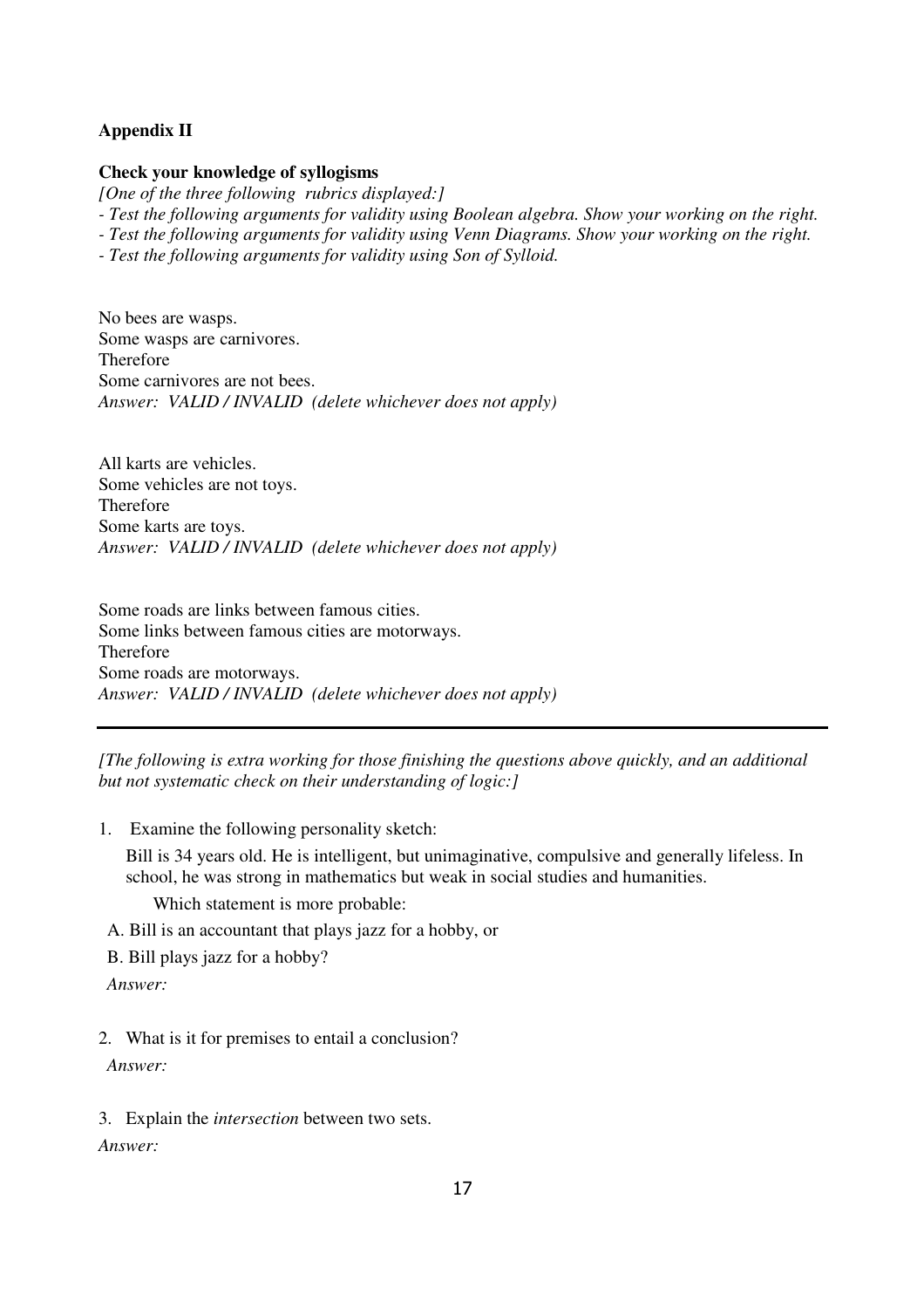#### **NOTES**

<sup>1</sup> We use Gardner, rather, as heuristic inspiration for the project and for other ongoing work assuming differences in learning approach, as well as differentials in learning aptitude, rather than assuming his is the last word on the metaphysics of mind. For further synoptic discussion in opposition to his more controversial claims, see: John White, 'Illusory Intelligences?', *Journal of Philosophy of Education*, Vol. 42, No. 3-4, 2008, pp. 611-630.

2 From the blurb for Mike Fleetham's useful and amusing *Multiple Intelligences in Practice* (London: Continuum Education, 2006).

3 See L.Goldstein and N.F. Liu, 'An Integrated Approach to the Design of an Immersion Program' , *TESOL Quarterly*, 28/4 (Winter, 1994), pp.705-725.

<sup>4</sup> John Biggs, *Teaching for Quality Learning at University: What the student does* (2<sup>nd</sup> Ed., Maidenhead, UK: The Society for Research into Higher Education & Open University Press, 2003), p14.

5 This discussion may already remind the reader about John Searle and his 'Chinese Room' thought-experiment. In his envisaged situation, someone has set of instructions in English for receiving instructions or questions in Chinese and for responding to them in Chinese. Searle argues that the correct output response (as in the writing) is not a sufficient condition for understanding, in the sense of this person understanding Chinese as a language. See John R. Searle (1990), 'Is the brain's mind a computer program?', *Scientific American*, January, pp. 20-25. Can testing for validity, or otherwise following the procedural rules of deduction, be like this for some students who nonetheless get the right answers?

 $<sup>6</sup>$  Arguably Biggs himself (c.f. *op. cit.*, p31) succumbs to this facile mantra.</sup>

 $<sup>7</sup>$  The taxonomy is explained in Biggs (*op. cit.*, chapter 3, including another version of this diagram</sup> on p48).

8 The idea of constructing apparatus for reasoning is not new. A distinguished precursor is "a colorful medieval polymath and sometime poet, rake, and martyr named Raimundus Lullus, or Ramon Lull (ca. 1232-1316). Lull's chief invention was a so-called *Ars Magna* of encoded, interrotating wheels developed in the latter decades of the thirteenth century and articulated in a treatise called the *Ars Generalis Ultima*". See *Speculative Computing: Instruments for Interpretative Scholarship*, a doctoral dissertation presented in May 2004 to the University of Virginia by Bethany Paige Nowviskie, accessible at:

http://webcache.googleusercontent.com/search?q=cache:UsadeaJNsl0J:www2.iath.virginia.edu/bpn 2f/diss/dissertation.pdf+%22use+text+and+those+that+use+diagrams%22&cd=3&hl=en&ct=clnk& gl=uk

 $\frac{9}{9}$  Logicians are not concerned primarily with the truth or falsity of the propositions occurring in an argument, but with whether or not the conclusion follows from (*aliter*: is entailed by) the premises.

<sup>10</sup> The underlying pedagogical theory, and a technical discussion of the particular case of logiclearning has been disseminated in L. Goldstein, 'Making a Virtue of Necessity in the Teaching of the Blind', *Journal of Teaching Academic Survival Skills* 1 (1999), pp.28-39.

 $11$  Interestingly, the invention of the bar was due not to Venn but to Charles Sanders Peirce.

<sup>12</sup> J. Barwise and J. Etchemendy, 'Heterogeneous Logic', in J. Glasgow, N. Hari Narayanan, and B. Chandrasekaran, (eds), *Diagrammatic Reasoning: Cognitive and Computational Perspectives*, (Cambridge, MA: AAAI Press/The MIT Press, 1995), pp.209-232 at p. 214.)

 $13$  One can thus take advantage of the Hawthorne effect, i.e. the participants may respond just to the knowledge that care is being taken to satisfy their needs, that they are at the centre of an innovation aiming to assist them: whether or not what you do for them inherently produces a good effect, the fact that you have taken trouble to do this may improve their performance.

 $14$  This hazard would have been apparent, at the outset, to a competent designer, but was not to yours truly, first author!